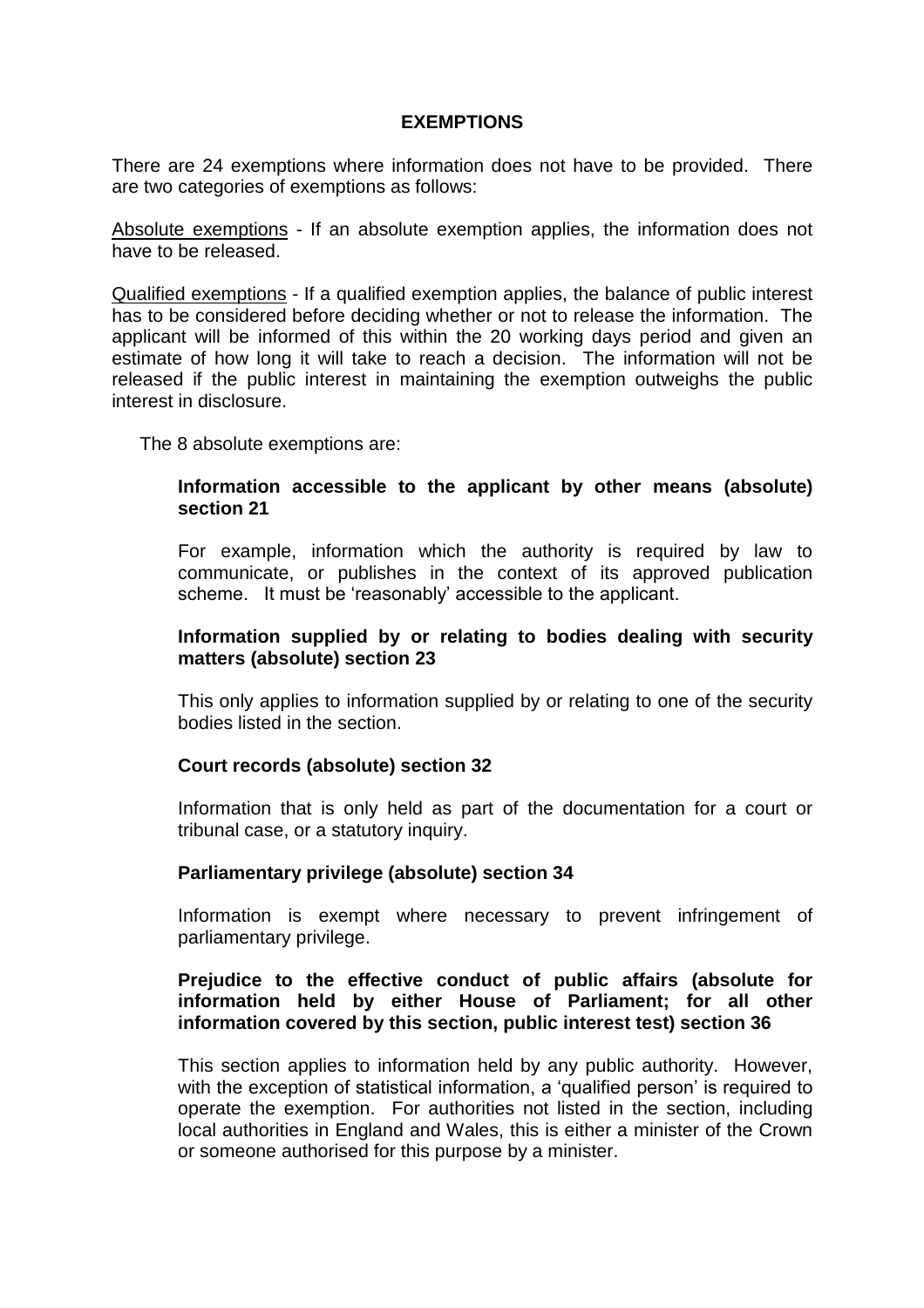### **Personal information (absolute exemption for subject access requests and in certain other situations; the public interest test applies to third party requests) section 40**

This section operates as a gateway to the Data Protection Act. Subject access requests are decided under the terms of the DP Act. Third party requests for personal information are decided in accordance with the data protection principles, but within the overall framework of the FOI Act.

### **Information provided in confidence (absolute) section 41**

This exemption applies where disclosure would constitute an actionable breach of confidence.

## **Legal prohibitions on disclosure (absolute) section 44**

Information, the disclosure of which is prohibited by any other enactment, is incompatible with any community obligation, or would be a contempt of court.

The 16 exemptions that are qualified by the public interest test are:

#### **Information intended for future publication (public interest test) section 22**

This applies where publication was planned at the time the request was made.

### **National Security (public interest test) section 24**

Information that is not covered by section 23 above, but exemption is needed to safeguard national security.

# **Defence (public interest test) section 26**

Information likely to prejudice national defence or the armed forces.

### **International relations (public interest test) section 27**

Information likely to prejudice the UK's international relations to interests.

### **Relations within the United Kingdom (public interest test) section 28**

Information likely to prejudice relations between the UK administrations: the UK government, the National Assembly for Wales, the Scottish administration, and the executive committee of the Northern Ireland Assembly.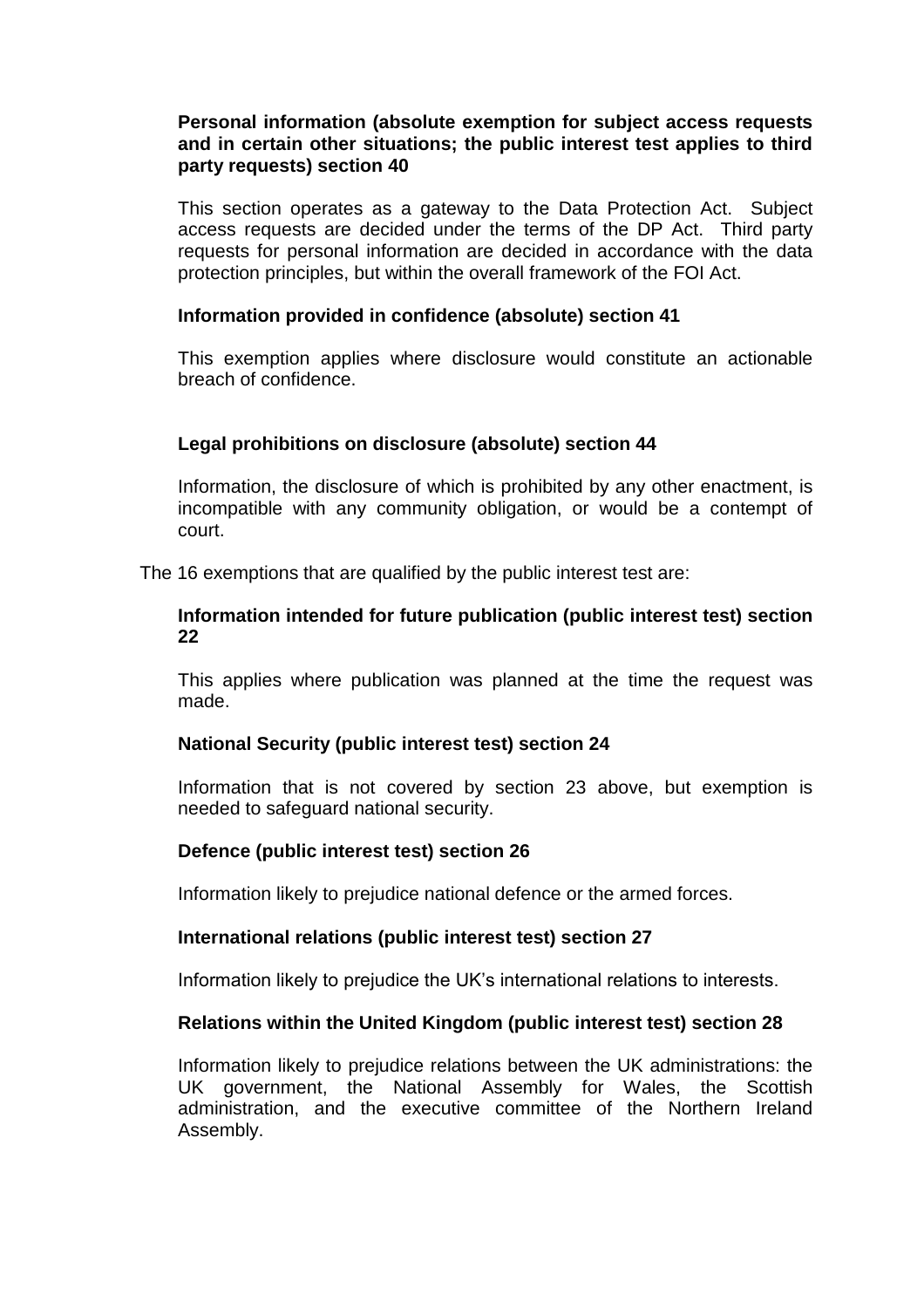## **The economy (public interest test) section 29**

Information likely to prejudice the economic interests of the UK or part of the UK, or the financial interests of the government or any of the national administrations in the UK.

### **Investigations and proceedings conducted by public authorities (public interest test) section 30**

Information held for the purpose of criminal investigations and proceedings, and information obtained from confidential sources relating to these or civil proceedings arising out of them.

## **Law enforcement (public interest test) section 31**

Information not covered by section 30 above, and which is likely to prejudice a wider range of investigations and conduct, including prevention of crime; assessment and collection of any tax; regulatory enforcement; health and safety; any civil proceedings.

## **Audit (public interest test) section 33**

Applies to information held by public authorities which have functions relating to audit or examining the economy, efficiency and effectiveness of the use of resources of other public authorities; information is exempt if its disclosure is likely to prejudice those functions.

### **Formulation of government policy (public interest test) section 35**

Information held by a government department or the National Assembly for Wales, relating to the formulation of government policy.

### **Prejudice to effective conduct of public affairs (for all public authorities except the House of Commons and the House of Lords) (public interest test) section 36**

This section applies to information held by any public authority. However with the exception of statistical information, a 'qualified person' is required to operate the exemption. For authorities not listed in the section, including local authorities in England and Wales, this is either a minister of the crown or someone authorised for this purpose by a minister.

### **Communication with Her Majesty etc and honours (public interest test) section 37**

This applies to information that relates to communications with Her Majesty, member of the Royal family or Royal household, or the conferring of honours.